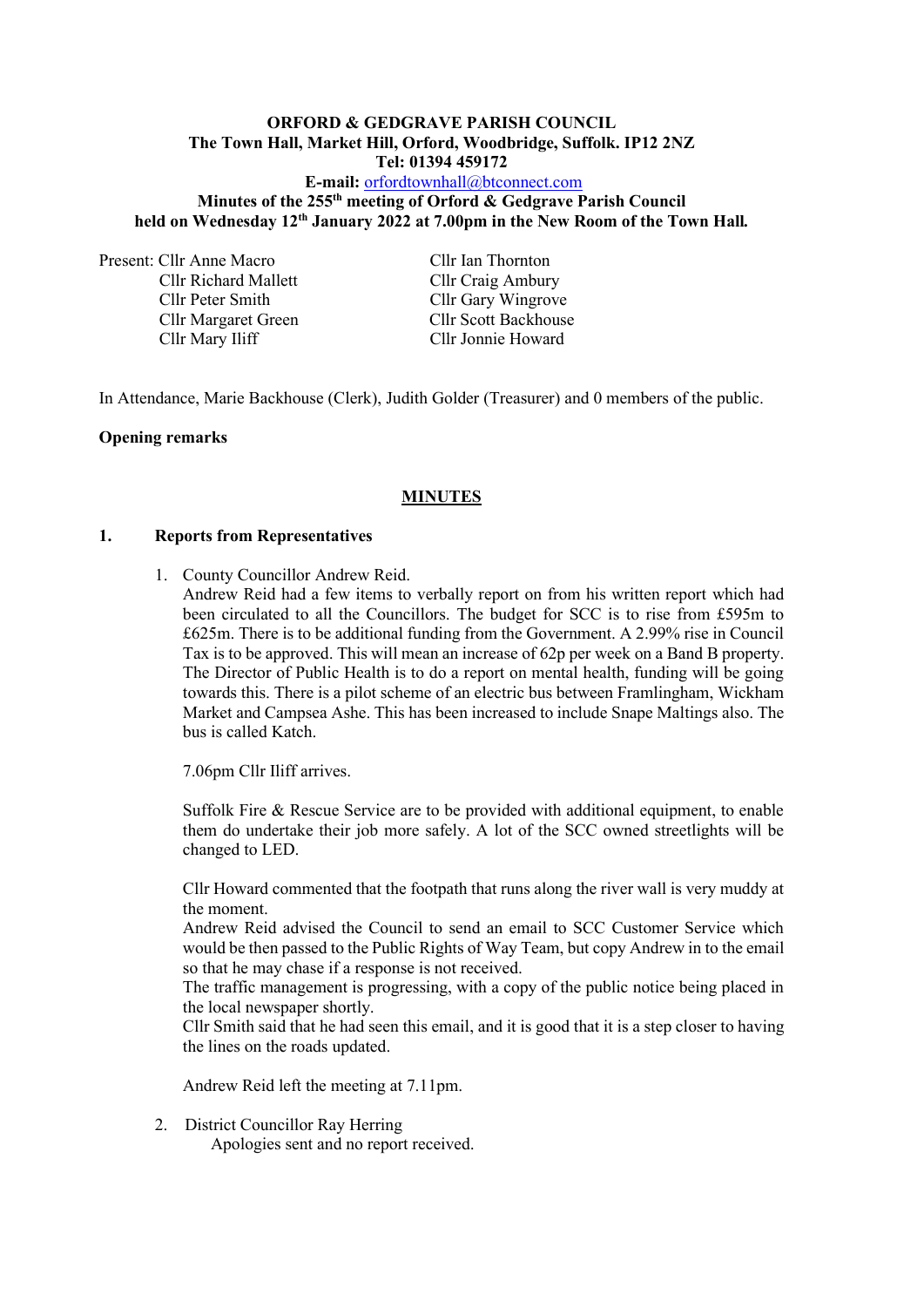- **2. Apologies for absence:** District Cllr Ray Herring
- **3. Acceptance of Apologies** The Councillors all agreed to accept the apology.
- **4. Declarations of interest:** Cllr Thornton – Neighbour of Greenbanks
- **5. Applications for dispensation:** None
- **6.** It was agreed that the minutes of the 254<sup>th</sup> Parish Council (PC) meeting held on the  $10^{\text{th}}$ **November 2021 and the F&GP Meeting held on 1st December 2021 be accepted as a true record of the meeting.**

# **7. Matters arising from the 254 th Parish Council meeting held on the 10 th November 2021, and the F&GP meeting held on the 1st December 2021.**

7.1 Internal Control Statement – Cllr Smith said that this was not undertaken as he had been unwell, a date was set for the  $21<sup>st</sup>$  January 2022 with the Clerk and the Treasurer.

7.2 Festival of Suffolk/Queens Platinum Jubilee – Cllr Macro reported that she had organised for the metal pole to be removed, but still needed to talk with Mr Rumsey regarding a new beacon.

ACTION: to place on future agendas.

7.3 Hedges – Cllr Macro commented that she had not been able to contact the previous gardener of the house on Castle Lane/Pump Street.

ACTION: Cllr Backhouse to send the contact number of the gardener to Cllr Macro.

7.4 Recreation Ground Zip Wire – The Clerk reported that she had received a second quote for the tightening of the Zip Wire. Eastern Play Services have taken a look at the zip wire and it needs a replacement spring as well as the tightening, this will cost £357.75 +VAT. They are willing to teach the Groundsman how to tighten the Zip Wire which would save the PC a call out fee of £120. The first quote was for £415+VAT.

Cllr Thornton commented that to teach the Groundsman to tighten the zip wire would be a big responsibility for him, and therefore we should continue to employ a company to tighten it. This was agreed by all the Councillors.

It was agreed to accept the quote for the repair and tighten of the zip wire from Eastern Play Services at a cost of £357.75 +VAT.

ACTION: Clerk to notify Eastern Play Services to proceed with the work.

The Treasurer asked if there had been an update from the Ice Cream provider regarding the contract agreement.

Cllr Macro responded that she had been to the Ice Cream owners house three times, but there is no response.

ACTION: Cllr Thornton offered to obtain the Ice Cream providers mobile phone number, so that they may be contacted and the issue discussed.

**8. Contributions by members of the public.**

None

# **9. Finance**

9.1 The Treasurer informed the Councillors that there was only one payment to Norse for grass cutting for April 21 – Nov 21 - £1590+VAT. Total £1590+VAT. Also, the staff wages of £1134.12.

The payments were agreed by all.

9.2 Quarterly Accounts – The Councillors noted and agreed the quarterly accounts to the end of December 21.

9.3 Budget 2022-23 – The Treasurer commented that the Budget had been based on a precept of £29,000. Expenses are basically the same as this year, but would include a possible 3%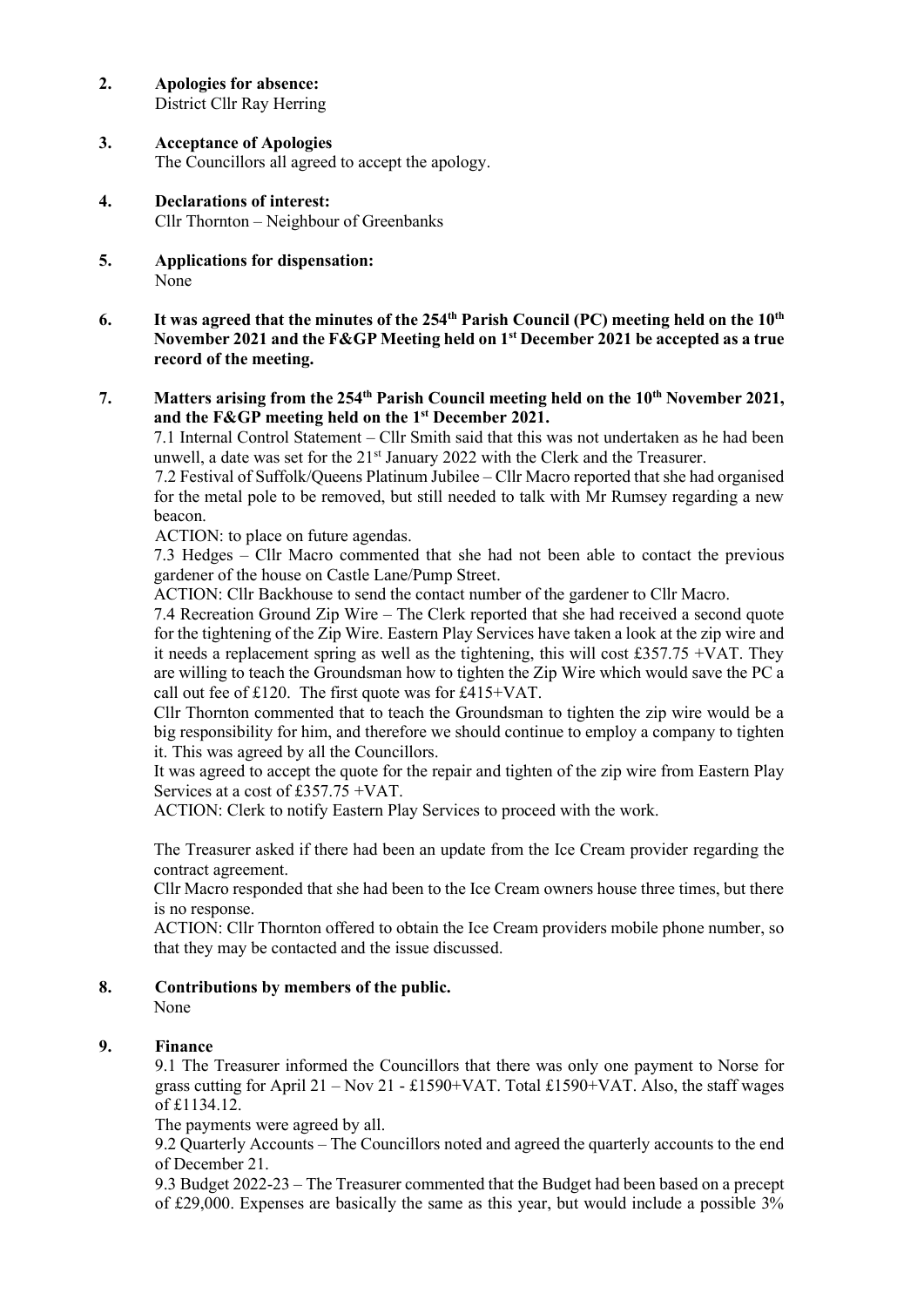pay increase as the staff did not have a pay increase this financial year. There is some money in the Traffic Management pot for the possible increase of parking restrictions in the village. Cllr Smith said that people in the village are enquiring about further parking restrictions, but the PC would approach SCC for funding assistance with this,

Cllr Iliff proposed that the Budget for 2022-23 is accepted by the Council, this was seconded by Cllr Thornton and agreed by all.

9.4 Precept request for 2022-23 – Cllr Macro proposed that the PC requests a precept of £29,000, this was seconded by Cllr Smith and agreed by all.

9.5 Internal Auditor – The Clerk suggested that the PC continue to ask SALC to undertake the internal audit for 2021-22; this was agreed by all the Councillors.

### **10. Planning**

DC/21/5448/FUL – Greenbanks, 30 Ipswich Road, Orford, IP12 2LT

Erection of a 1.8m weatherboard fence along the front and part side of property. Purpose of which is to replace pre-existing hedging which was in poor state and caused obstruction to the pathway. New fence erected to provide privacy to property and conceal unsightly gas tank from road vision.

After some discussion a vote was taken  $-1$  in support, 3 against and 5 abstentions. The Parish Council objected to this proposal.

ACTION: Clerk to notify ESC of the PC's decision.

#### **Other notifications:**

#### **11. Parish Council Business: -**

#### **(1) Friends Garage Update**

Cllr Smith produced a document for the Councillors information, this would be placed in the next edition of the Village Voice. Cllr Smith, Cllr Macro and Cllr Wingrove have attended meetings with the developer, CIC group and the land owner to discuss the progress of the garage site. The size of the commercial space is to increase. There is to be 1 x 2 bedroom and 1 x 2/3-bedroom property as affordable housing. The idea of electric charging points has been mentioned and it was suggested that they move to the Quay Street car park site rather than the restricted parking on the new site. The roadways on site have been approved by SCC Highways. It is hoped to have the formal planning application by February, and there will be a formal public meeting for all the residents to attend.

Cllr Howard asked if fundraising was required to obtain the shop as a community asset.

Cllr Smith said that the CIC group will be doing a lot of fundraising. There is a community fund linked to the development North of Mill Close which may be in the region of £375,000, if the PC are fortunate to obtain this funding it will enable the purchase of one or maybe the two affordable houses.

**(2) Co-option of two Councillors –** Cllr Macro read out emails/letters from 5 prospective applicants. It was agreed that the Councillors should undertake a private vote and the Clerk provide the results. The Clerk reported that the two new Councillors would be Nigel Addy and Karen King. They would be invited to the next PC meeting where they will sign the Declaration of Office form.

ACTION: Clerk to contact the applicants and pass on the decision of the Councillors.

**(3) Queens Green Canopy –** The Clerk reported that the Cherry Tree has been removed outside the shop. The Clerk asked the tree surgeon whether the Oak Tree from ESC could be planted there; unfortunately, there is only 2 foot of soil and then there is a layer of bricks, this would not allow the tree to produce a good root hold. He suggested that the Oak Tree be placed on the Knoll and a similar flowering Cherry be placed outside the shop.

The Councillors agreed with this suggestion.

ACTION: Clerk to clarify with the Tree Officer that the site of the knoll is suitable for the Oak Tree.

**(4) Re-adoption of policies –** The Councillors agreed to re-adopt the Financial Regulations, Grants Policy, Publication Scheme and the Financial Risk Assessment.